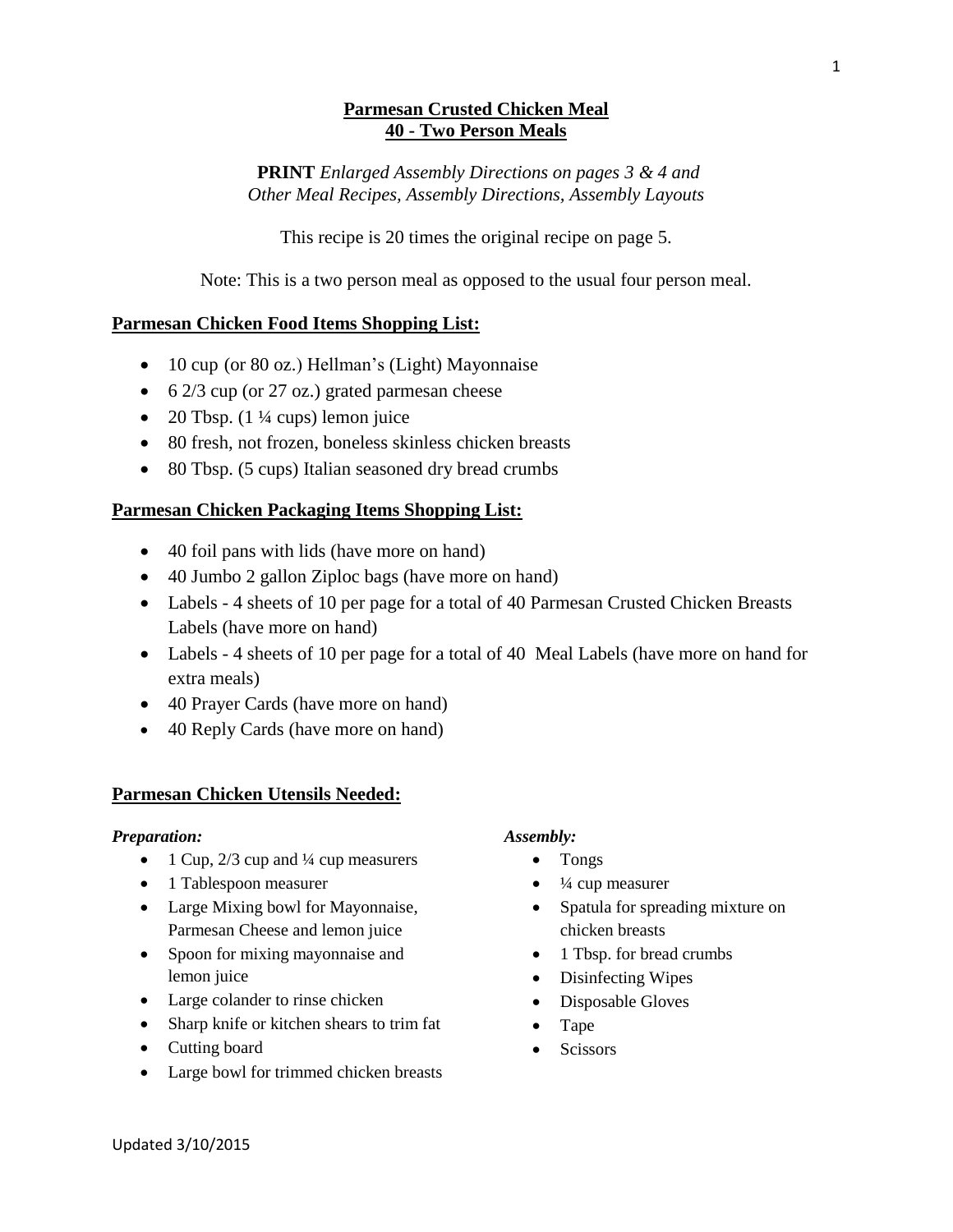#### **Parmesan Chicken Kitchen Prep:**

- Chicken Prep
	- 1. Rinse chicken
	- 2. Trim fat if desired. (Tip: kitchen shears works best.)
	- 3. If needed, cut chicken so that 2 nice size portions fit into pans.
- Mayonnaise Mixture Prep
	- 1. Mix mayo, parmesan cheese and lemon juice in a large bowl

#### **Parmesan Chicken Assembly:**

- 1. Spray pan with cooking spray
- 2. Place two chicken breasts in each  $5 \frac{1}{2} \times 8$  foil pan using tongs
- 3. Spread both breasts with little 1/4 c. mayo mixture about 2 Tablespoons each breast
- 4. Sprinkle each breast with about 1 Tbsp. bread crumbs (2Tbls per pan)
- 5. Add lid making sure edges of pan are clean
- 6. Apply Parmesan Crusted Chicken Breasts Label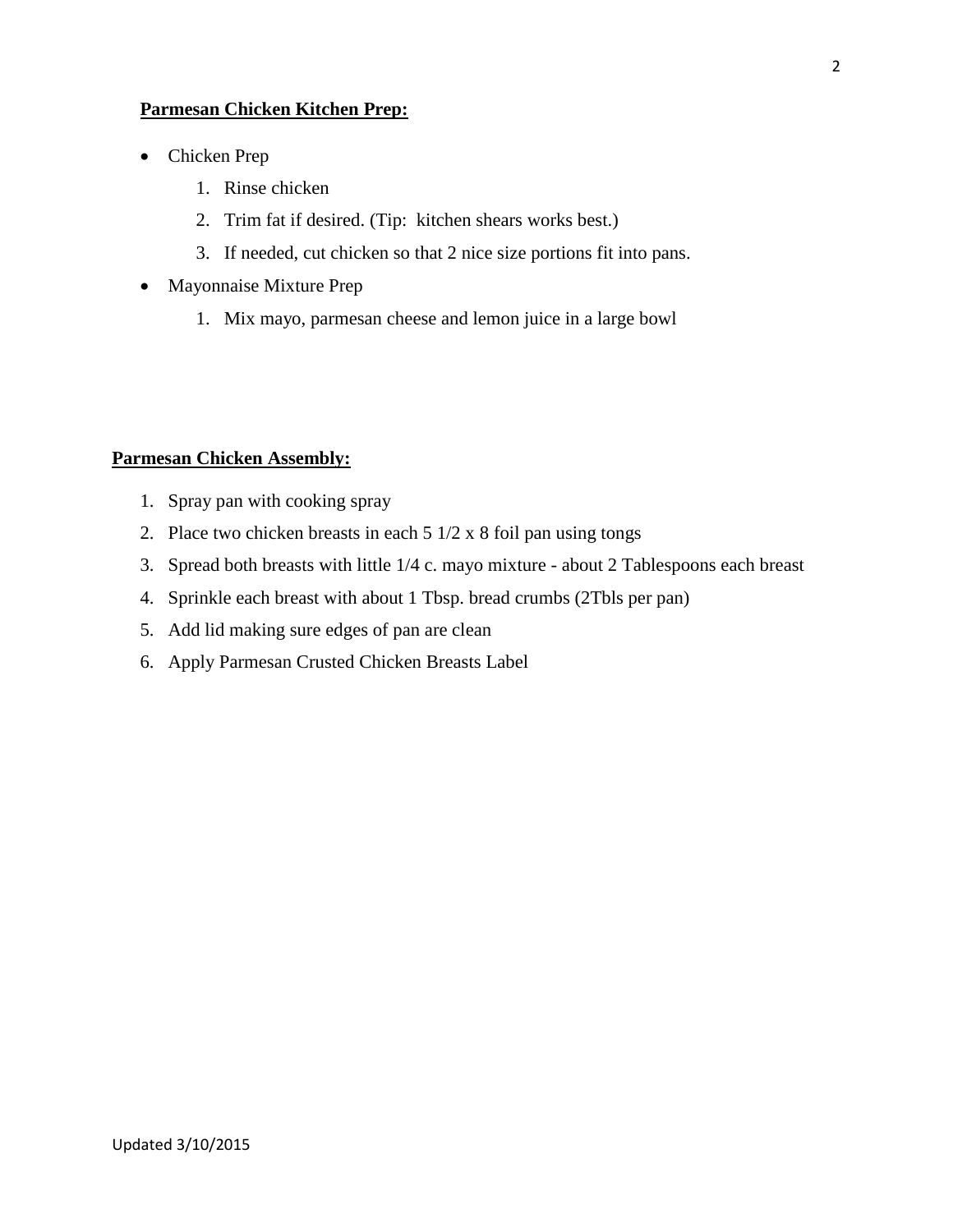# **Parmesan Chicken**

1. Spray Pan with oil

- - - - - - - - - - - - - - - - -

2. Place two chicken breasts in each foil pan

- - - - - - - - - - - - - - - - - -

3. Spread both breasts with 1/4 cup mayo mixture, about 2 Tbsp. for each breast

- - - - - - - - - - - - - - - - - -

4. Sprinkle each breast with 1 Tbsp. bread crumbs

-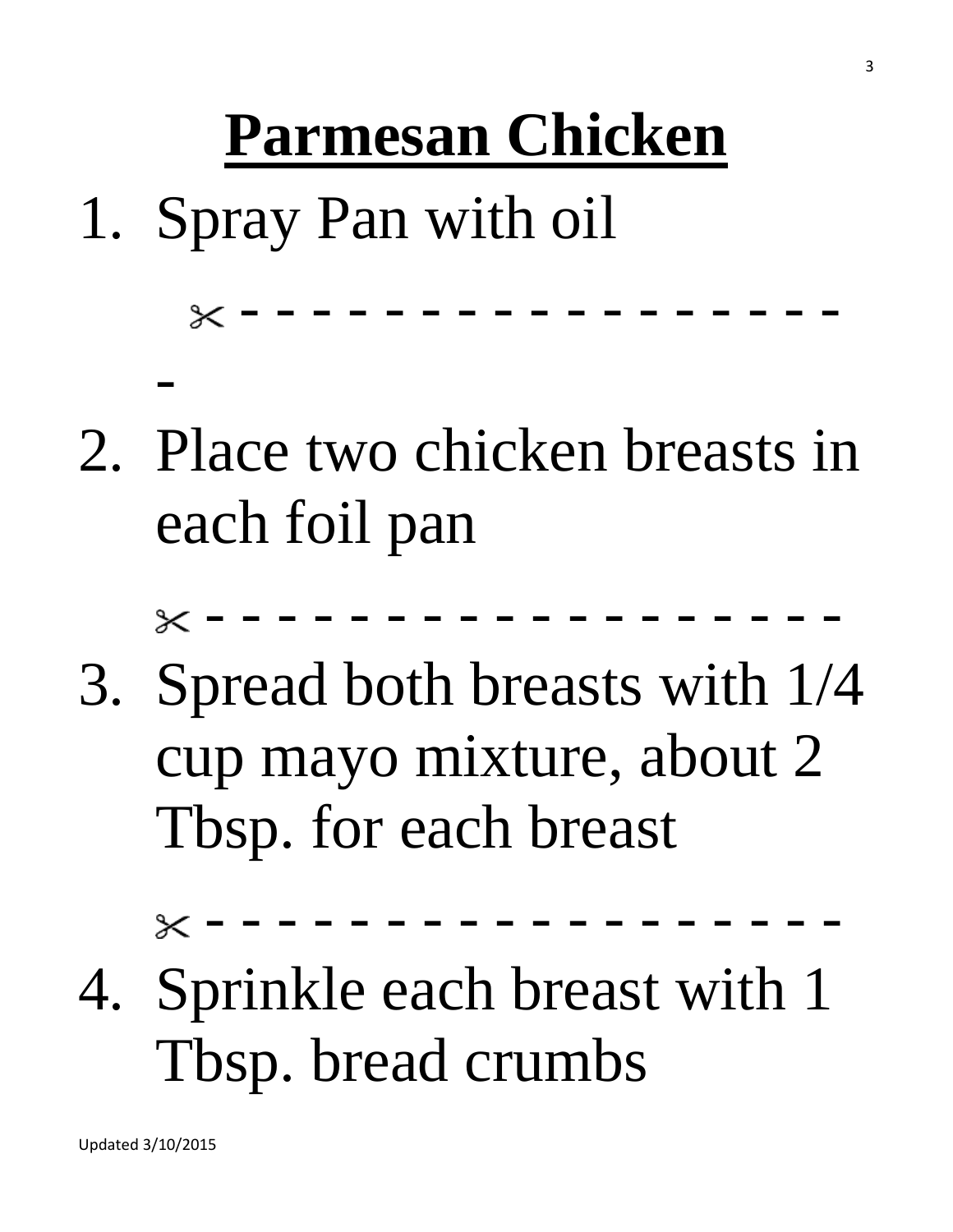- - - - - - - - - - - - - - - - - -  $\times$ 

5. Add lid making sure edges of pan are clean

- - - - - - - - - - - - - - - - - -  $\times$ 

6. Apply Parmesan Crusted Chicken Breasts Label.

> - - - - - - - - - - - - - - - - - - $\times$